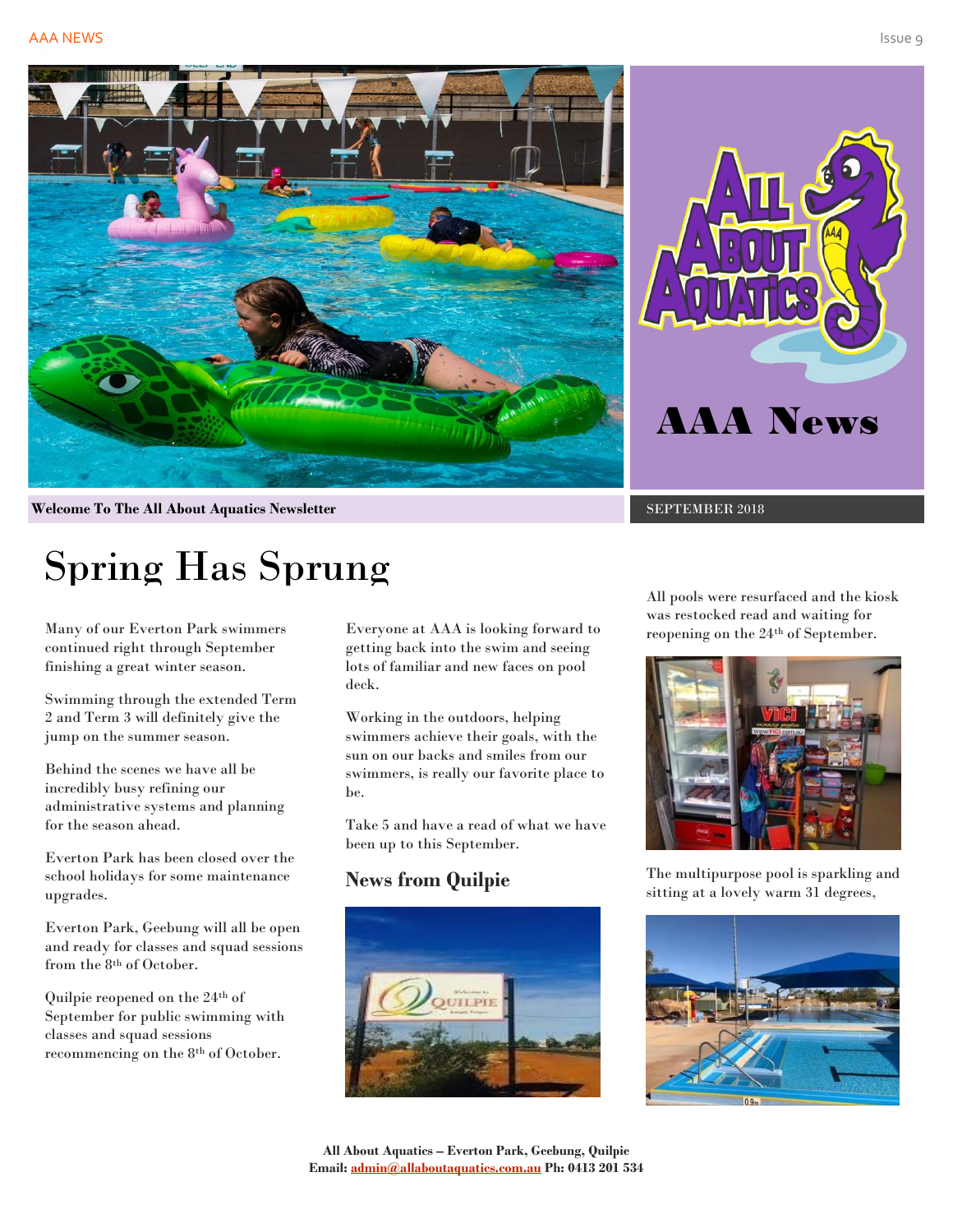#### AAA NEWS | Issue 8 2

First day of the season we opened with 60 through the gate for the day which is pretty fantastic when you realise Quilpie is a town of 60 residents!

Over the school holidays some of our Qulipie swimmers helped out painting our new bench seats and pot plant holders.



Bookings are now open for the Spring/Summer season

#### **All About Aquatics Quilpie Swimming Lessons**

| <b>Lateral</b>         | <b>Bay</b>                                       | Toront                                               | <b>Card</b>         |
|------------------------|--------------------------------------------------|------------------------------------------------------|---------------------|
| <b>Infant</b>          | <b>METHER</b><br>Suttunting                      | <b>RODAN RODAY</b><br><b>Middlem Jenusachi</b>       | \$16.00 per terrors |
| Techillar              | M.T.Th & F<br><b>Saturdad</b>                    | & OG anti-TC 3G arts<br>3300am integrity             | \$16.00 per lassen  |
| Lawrence and Colorador | <b>M.T.W.TILET</b><br><b>Saturday</b>            | 3:15am-5:45pm<br><b>R.Marn proceds</b>               | \$24.00 per lasses  |
| Struke Development     | M. C.W. Th & F<br><b>Turkankee</b>               | 3 Mars 4:15am<br>9.00am-9.10am                       | \$16.00 per leason  |
| <b>Mix Saled</b>       | M. L. Th & 4<br><b>Saturday</b>                  | <b>R. Elizio</b> 5.00um<br><b>Billiam &amp; Alam</b> | \$12.00 per herom   |
| International Second   | M. L. Th & F<br>Turkinslau                       | S.ODavis & DOwn<br><b>Billiam Gillam</b>             | \$12.00 per leaser  |
| Sentor Squad           | <b>METRES</b><br>Saturday                        | <b>Eddyne &amp; Ollane</b><br><b>Billiam Gillam</b>  | SEZ OD and heatom   |
| Adult Filmens          | Man & Fel.<br><b>Turkan Kass</b>                 | & ODam 7:00pm<br>Britishers (FO) sets                | \$30.00 per lesson  |
| <b>Aqua Fibrant</b>    | <b>Man &amp; Thurs</b><br><b>Tiers and Thurs</b> | feritians 10/20am Liamiersh<br>Ii Olani-7:00am       | \$10.00 per lassom  |

If you haven't already don't think it's too late and you've missed out, drop us an email:

[quilpie@allaboutaquatics.com.au](mailto:quilpie@allaboutaquatics.com.au) and we will book your space.

## **News from Alina**



September saw me continue my travels.

I kicked off with a trip to New Zealand for the NZ AUSTSWIM conference where I presented as well as assisted in the AUSTSWIM Presenter training workshop.

After my travels in NZ I took a very much needed and well earnt holiday break to Smokey Mountains, Tennessee to visit a good friend that moved to this area two years ago.

After some much needed downtime I attended a conference in Dallas, Texas.

I arrived back in Australian on the 11th of September, and hit the ground with a long drive back to Quilpie in front of me.

After a winter of travel, presenting and delivering training sessions it was fantastic to be home even though it wasn't for very long.

Once again, I hit the road delivering First Aid and Pool Lifeguard courses in Thargomindah on 14th -16th September followed by another First Aid and Pool Lifeguard course in Tieri on 28th-30th September.

Once back in Quilpie my focus was to get the pool up running and looking it's very best for our reopening for public swimming on the 24th September.

I've also been working closely with Quilpie and Brisbane staff to ensure all three AAA venues are ready for classes from 8 October.

It has been a hectic whirlwind this winter.

After one year in the Quilpie this now feels very much like home and I can not wait to see what my second summer season in Quilpie brings.

Until next time, take care and stay safe.

*Alina*

### **Community Education**

September Donna delivered aquatic safety talks at several Brisbane northside primary schools.



This year we talked about swimming at the beach and the importance of swimming between the flags.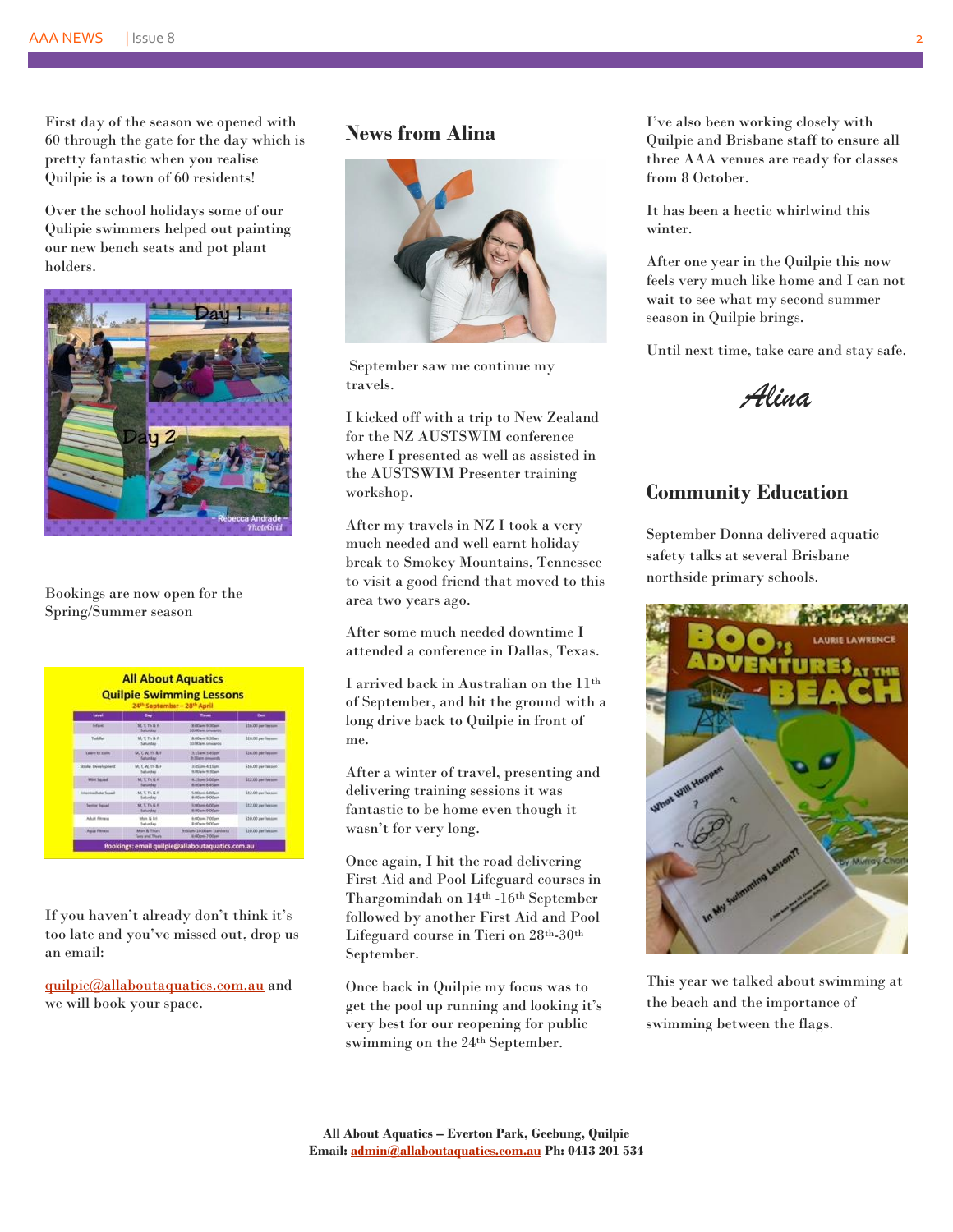#### AAA NEWS | Issue 8 3

The good news is that the swim safe message is getting through to our youngest swimmers.

The majority of preppies know that they should swim between the flags and are well versed in swim safety rules and doing the five.

Despite this more than 50% of students report swimming alone with supervision being a slightly older sibling.

Equally worrying is that many students challenged swimming between the flags because Mum and Dad think that it's too crowded and they will be ok as there are lifeguards present.

Look out for our upcoming blog on the Royal Life Drowning Report and reflections after our adventures singing and dancing with Brisbane preppies.

## **Social Media Pages**



Our Facebook pages:

**All About Aquatics – Brisbane All About Aquatics – Quilpie**



Find us on Instagram at:

**@allaboutaquatics or, @aaaquilpie**

You can also tag us in your swim pics at either:

#### **#allaboutaquaticsbrisbane or #allaboutaquaticsquilpie**

We would love to feature more of our swimmers!

# **Open Day at our Geebung Venue**

On the 15th of October we hosted a "Come Test the Water" day at our Geebung venue in partnership with the Geebung Amatuer Swim Club.

It was beautiful spring day and a good taste of the Spring and Summer ahead.



The swim club held their sign on day and kept everyone fueled with a sausage sizzle.

As well as taking bookings for classes, Donna and Jordan kept the kids amused with a treasure hunt, lolly pong and some egg and spoon swim races later in the day.



*Lolly pong with our Principal at Geebung – Mathew Meharg.*



We ran a lucky door prize on the day of a Summer Prize Pack from AAA:



Our winner was: Kingston Scott

It also wouldn't be an open day without a Jelly Bean guessing comp: